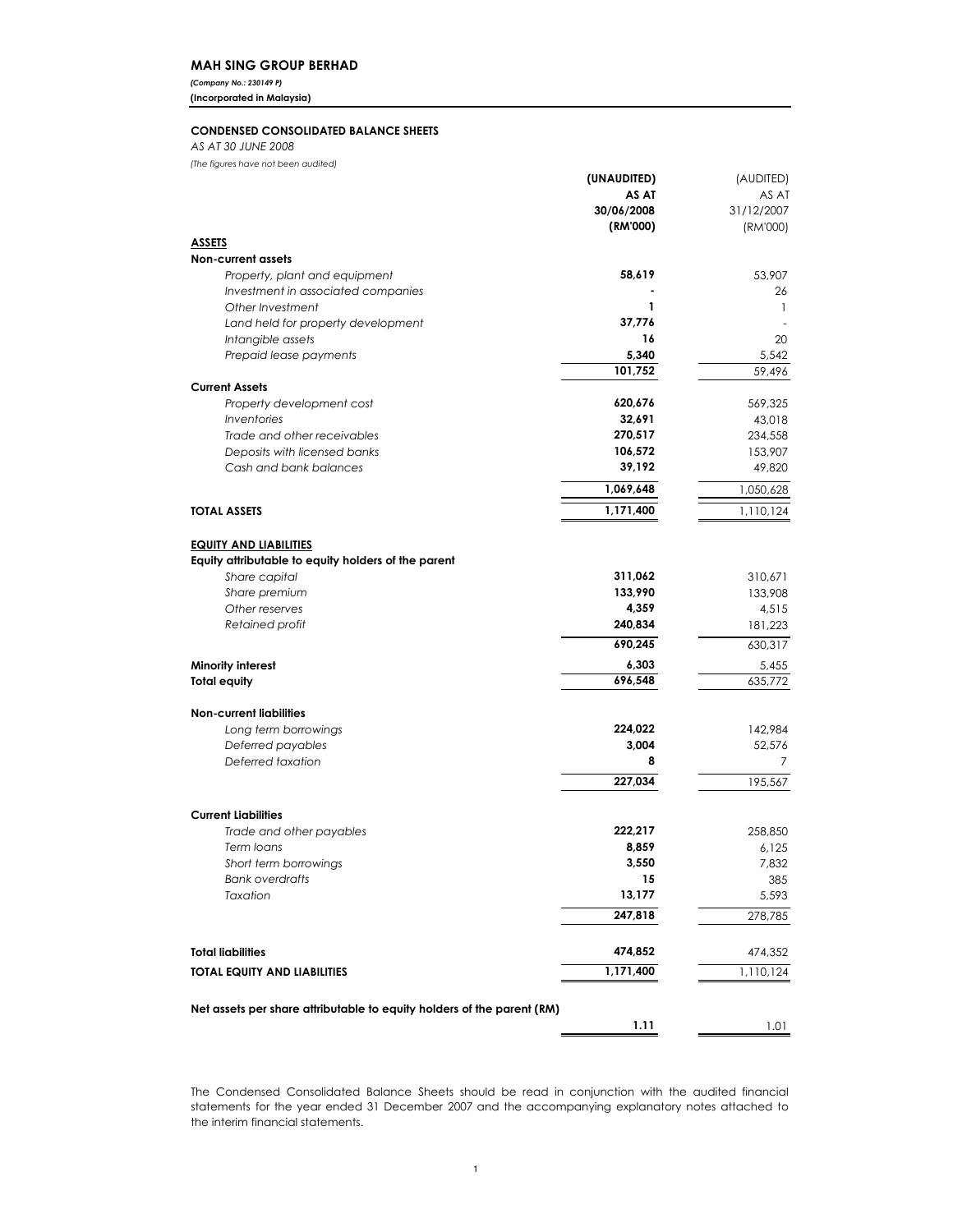# Mah Sing Group Berhad

(Company No.: 230149 P) (Incorporated in Malaysia)

# CONDENSED CONSOLIDATED INCOME STATEMENTS

For the financial period ended 30 June 2008

(The figures have not been audited)

|                                | 3 months ended |            | Period ended |            |  |
|--------------------------------|----------------|------------|--------------|------------|--|
|                                | 30/06/2008     | 30/06/2007 | 30/06/2008   | 30/06/2007 |  |
|                                | (RM'000)       | (RM'000)   | (RM'000)     | (RM'000)   |  |
| Revenue                        | 195,421        | 144,537    | 336,086      | 286,098    |  |
| Cost of Sales                  | (121, 529)     | (100, 743) | (218, 178)   | (203, 613) |  |
| Gross profit                   | 73,892         | 43,794     | 117,908      | 82,485     |  |
| Other income                   | 235            | 126        | 1,361        | 703        |  |
| Administrative expenses        | (15,635)       | (10, 281)  | (26, 022)    | (19,961)   |  |
| Selling and marketing expenses | (4,704)        | (3,865)    | (7, 230)     | (7,189)    |  |
| Interest income                | 160            | 1,266      | 88           | 1,352      |  |
| Finance costs                  | (1,087)        | (1, 975)   | (2,329)      | (3,329)    |  |
| Profit before taxation         | 52,861         | 29,065     | 83,776       | 54,061     |  |
| Income tax expense             | (15, 530)      | (8, 182)   | (24, 128)    | (15,017)   |  |
| Profit for the period          | 37,331         | 20,883     | 59,648       | 39,044     |  |
| Attributable to:               |                |            |              |            |  |
| Equity holders of the parent   | 37,247         | 20,421     | 59,556       | 38,335     |  |
| Minority interest              | 84             | 462        | 92           | 709        |  |
|                                | 37,331         | 20,883     | 59,648       | 39,044     |  |
|                                |                |            |              |            |  |

Earnings per share attributable to equity holders of the parent:

| - Basic (sen)   | Note B <sub>13</sub> | 5.99 | 4.00 | 9.58 | 8.10 |
|-----------------|----------------------|------|------|------|------|
| - Diluted (sen) | Note B13             | 5.94 | 3.75 | 9.49 | 7.30 |

The Condensed Consolidated Income Statements should be read in conjunction with the audited financial statements for the year ended 31 December 2007 and the accompanying explanatory notes attached to the interim financial statements.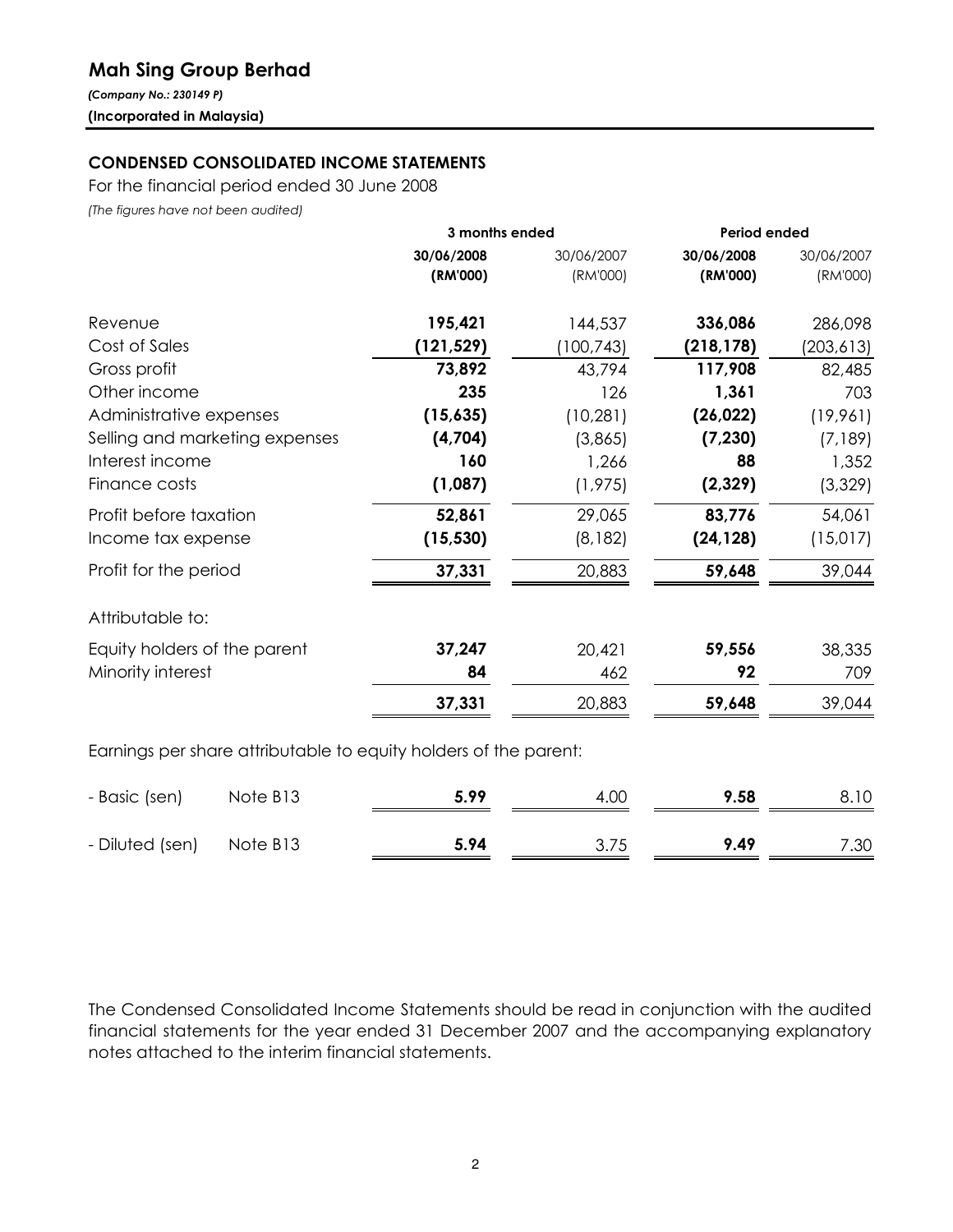### Mah Sing Group Berhad

(Company No.: 230149 P)(Incorporated in Malaysia)

### CONDENSED CONSOLIDATED STATEMENTS OF CHANGES IN EQUITY

For the financial period ended 30 June 2008(The figures have not been audited)

|                                                                                                              | Attributable to equity holders of the parent |                          |                                    |                                                       |                      | Minority | Total          |          |
|--------------------------------------------------------------------------------------------------------------|----------------------------------------------|--------------------------|------------------------------------|-------------------------------------------------------|----------------------|----------|----------------|----------|
|                                                                                                              |                                              | <b>Non-Distributable</b> |                                    |                                                       | <b>Distributable</b> |          | Interest       | Equity   |
| 6 months<br>ended 30 June 2008                                                                               | Share<br>capital                             | Share<br>premium         | Exchange<br>fluctuation<br>reserve | Equity-settled<br><b>Employees Benefit</b><br>Reserve | Retained<br>earnings | Total    |                |          |
|                                                                                                              | (RM'000)                                     | (RM'000)                 | (RM'000)                           | (RM'000)                                              | (RM'000)             | (RM'000) | (RM'000)       | (RM'000) |
| <b>Balance at 1/1/2008</b>                                                                                   | 310,671                                      | 133,908                  | 4,256                              | 259                                                   | 181,223              | 630,317  | 5,455          | 635,772  |
| Amount recognised directly in equity:<br>Foreign exchange fluctuation                                        |                                              | $\blacksquare$           | (101)                              |                                                       |                      | (101)    | (54)           | (155)    |
| Net profit for the period                                                                                    |                                              | $\blacksquare$           |                                    | ٠                                                     | 59,556               | 59,556   | 92             | 59,648   |
| Total recognised income and expense for the period                                                           |                                              | $\blacksquare$           | (101)                              | ٠                                                     | 59,556               | 59,455   | 38             | 59,493   |
| Issuance of ordinary shares of subsidiaries to minority interest<br>Issuance of ordinary shares pursuant to: |                                              | $\overline{\phantom{a}}$ | $\overline{\phantom{a}}$           |                                                       |                      |          | 810            | 810      |
| - Exercise of warrants                                                                                       | 240                                          | $\overline{\phantom{a}}$ | $\blacksquare$                     |                                                       |                      | 240      | $\blacksquare$ | 240      |
| - Exercise of employees share options                                                                        | 151                                          | 82                       | $\overline{\phantom{a}}$           | (55)                                                  | 55                   | 233      | $\blacksquare$ | 233      |
| Balance at 30/06/2008                                                                                        | 311,062                                      | 133,990                  | 4,155                              | 204                                                   | 240,834              | 690,245  | 6,303          | 696,548  |

|                                                                                                           |                  | Attributable to equity holders of the parent |                                    |                                                       |                          |                 | Minority                 | Total           |
|-----------------------------------------------------------------------------------------------------------|------------------|----------------------------------------------|------------------------------------|-------------------------------------------------------|--------------------------|-----------------|--------------------------|-----------------|
|                                                                                                           |                  |                                              | Non-Distributable                  |                                                       | Distributable            |                 | Interest                 | Equity          |
| 6 months<br>ended 30 June 2007                                                                            | Share<br>capital | Share<br>premium                             | Exchange<br>fluctuation<br>reserve | Equity-settled<br><b>Employees Benefit</b><br>Reserve | Retained<br>earnings     | Total           |                          |                 |
|                                                                                                           | (RM'000)         | (RM'000)                                     | (RM'000)                           | (RM'000)                                              | (RM'000)                 | (RM'000)        | (RM'000)                 | (RM'000)        |
| Balance at 1/1/2007                                                                                       | 152,044          | 31,104                                       | 5,092                              | 1,243                                                 | 126,295                  | 315,778         | 4,522                    | 320,300         |
| Amount recognised directly in equity:<br>Foreign exchange fluctuation<br>Net profit for the period        |                  | $\overline{\phantom{a}}$                     | (255)<br>$\overline{\phantom{a}}$  | $\overline{\phantom{a}}$                              | 38,335                   | (255)<br>38,335 | (83)<br>709              | (338)<br>39,044 |
| Total recognised income and expense for the period                                                        |                  | $\overline{\phantom{a}}$                     | (255)                              | $\overline{\phantom{0}}$                              | 38,335                   | 38,080          | 626                      | 38,706          |
| Issue of ordinary shares of subsidiaries to minority interest<br>Issuance of ordinary shares pursuant to: |                  |                                              |                                    |                                                       |                          |                 | 90                       | 90              |
| - Exercise of warrants                                                                                    | 37.925           |                                              |                                    |                                                       | $\overline{\phantom{a}}$ | 37,925          |                          | 37,925          |
| - Rights Issue                                                                                            | 51,267           | 117,915                                      |                                    |                                                       |                          | 169,182         | $\overline{\phantom{a}}$ | 169,182         |
| - Private Placement                                                                                       | 15,200           | 37,424                                       |                                    |                                                       | $\overline{\phantom{a}}$ | 52,624          | $\overline{\phantom{0}}$ | 52,624          |
| Expenses for issuance of equity securities                                                                | Ξ.               | (2,390)                                      | $\overline{\phantom{a}}$           | Ξ.                                                    | $\overline{\phantom{a}}$ | (2,390)         | $\overline{\phantom{a}}$ | (2,390)         |
| Balance at 30/06/2007                                                                                     | 256,436          | 184,053                                      | 4,837                              | 1,243                                                 | 164,630                  | 611,199         | 5,238                    | 616,437         |

The Condensed Consolidated Statements of Changes in Equity should be read in conjunction with the audited financial statements for the year ended <sup>31</sup> December <sup>2007</sup> and the accompanying explanatory notes attached to the interim financial statements.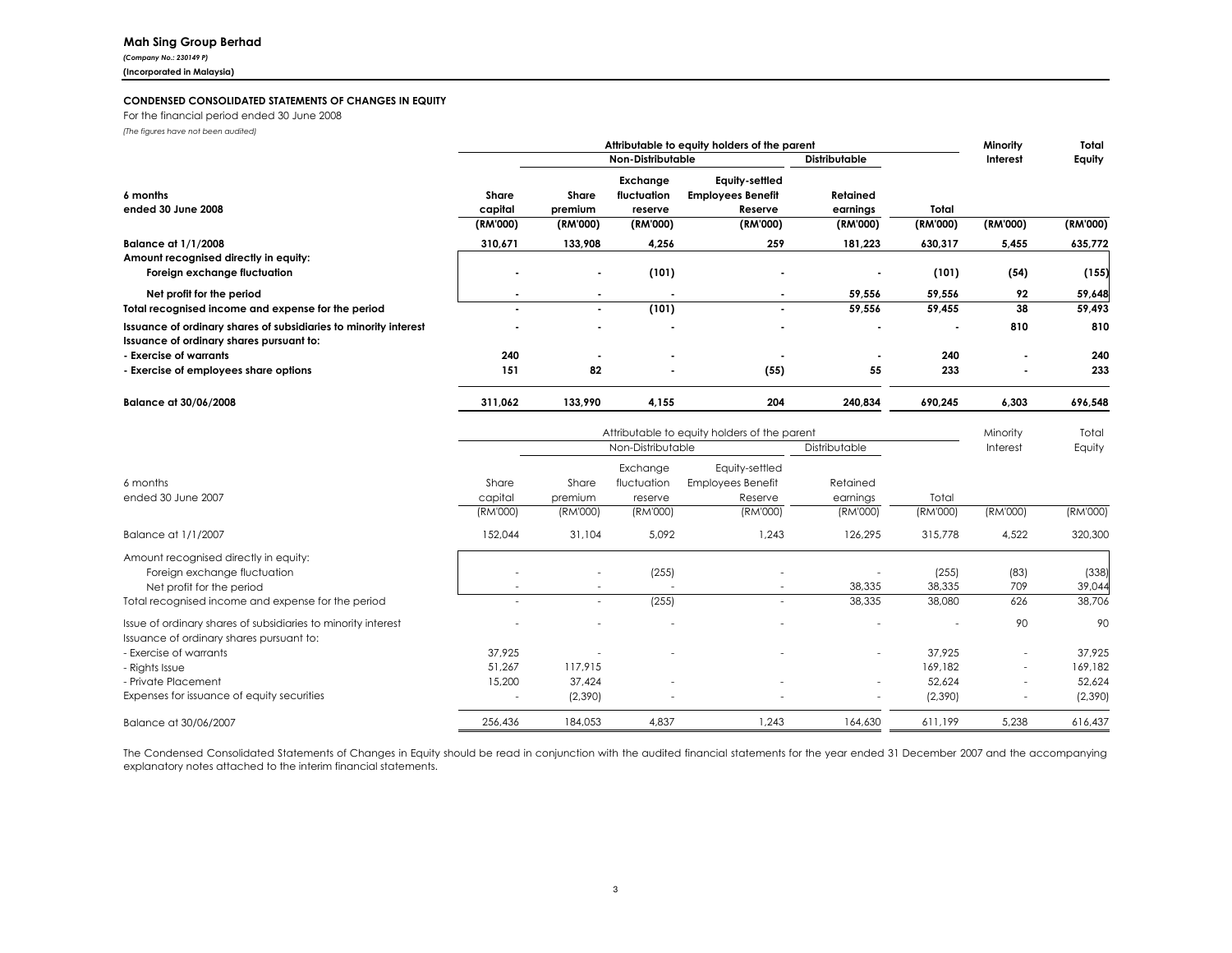# MAH SING GROUP BERHAD

(Company No.: 230149 P) (Incorporated in Malaysia)

## CONDENSED CONSOLIDATED CASH FLOW STATEMENTS

For the financial period ended 30 June 2008 (The figures have not been audited)

|                                                            | 6 months   | 6 months   |
|------------------------------------------------------------|------------|------------|
|                                                            | ended      | ended      |
|                                                            | 30/06/2008 | 30/06/2007 |
|                                                            | (RM'000)   | (RM'000)   |
| Net cash used in operating activities                      | (97, 051)  | (128,675)  |
| Net cash used in investing activities                      | (40, 085)  | (3,368)    |
| Net cash from financing activities                         | 76.619     | 327,664    |
| Net (decrease)/increase in cash and cash equivalents       | (60, 517)  | 195,621    |
| Effects of exchange rate changes                           | (2)        | (4)        |
| Cash and cash equivalents at beginning of financial period | 203,277    | 42,305     |
| Cash and cash equivalents at end of financial period       | 142,758    | 237,922    |

Cash and cash equivalents at the end of the financial period comprise the following:

|                                                          | As at      | As at      |
|----------------------------------------------------------|------------|------------|
|                                                          | 30/06/2008 | 30/06/2007 |
|                                                          | (RM'000)   | (RM'000)   |
| Deposits with licensed banks                             | 106,572    | 201,023    |
| Cash and bank balances                                   | 39,192     | 40,225     |
| Bank overdraft                                           | (15)       | (3,261)    |
|                                                          | 145,749    | 237,987    |
| Less: Deposits with licensed banks pledged as collateral | (2,991)    | (65)       |
|                                                          | 142,758    | 237,922    |

The Condensed Consolidated Cash Flow Statements should be read in conjunction with the audited financial statements for the year ended 31 December 2007 and the accompanying explanatory notes attached to the interim financial statements.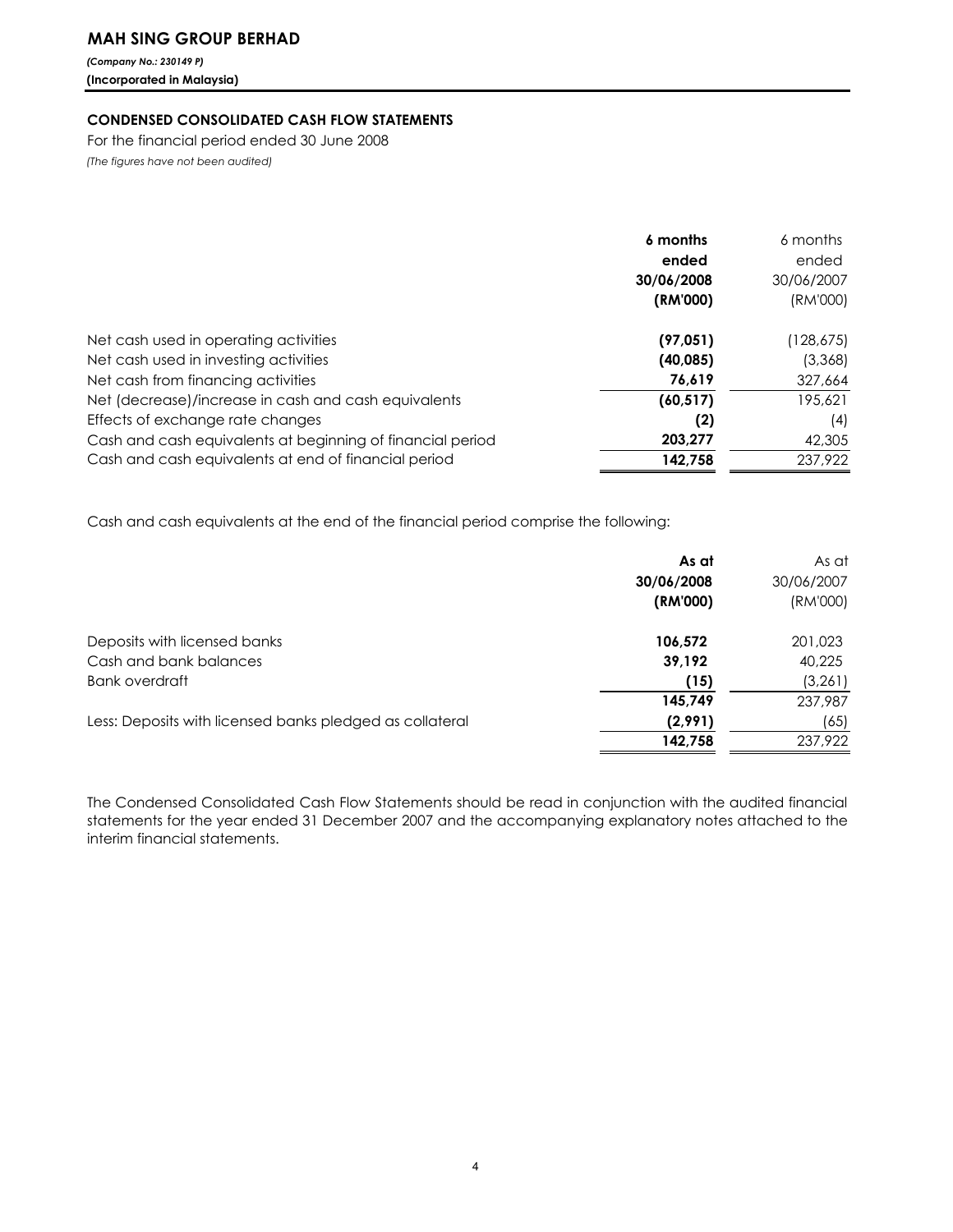### A Explanatory Notes Pursuant To FRS 134

### A1 Basis of Preparation

The interim financial statements are unaudited and have been prepared in accordance with FRS 134 Interim Financial Reporting and Paragraph 9.22 of the Listing Requirements of Bursa Malaysia Securities Berhad ("Bursa Securities").

The interim financial statements should be read in conjunction with the audited financial statements for the financial year ended 31 December 2007. These explanatory notes attached to the interim financial statements provide an explanation of events and transactions that are significant to an understanding of the changes in the financial position and performance of the Group since the financial year ended 31 December 2007.

### A2 Changes in Accounting Policies

The accounting policies and methods of computation adopted for the interim financial statements are consistent with those adopted for the audited financial statements for the financial year ended 31 December 2007, except for the adoption of the new/revised Financial Reporting Standards ("FRS") and interpretations that are relevant to the Group and effective for the Group's financial period beginning on or after 1 January 2008 as follows:-

| <b>FRS 107</b>       | Cash Flow Statement                                                            |
|----------------------|--------------------------------------------------------------------------------|
| <b>FRS 112</b>       | Income Taxes                                                                   |
| <b>FRS 118</b>       | Revenue                                                                        |
| Amendment to FRS 121 | The Effects of Changes in Foreign Exchange Rates - Net Investment in a Foreign |
|                      | Operation                                                                      |
| <b>FRS 137</b>       | Provisions, Contingent Liabilities and Contingent Assets                       |
| IC Interpretation 1  | Changes in Existing Decommissioning, Restoration and Similar Liabilities       |
| IC Interpretation 2  | Scope of FRS 2                                                                 |

Deferred FRS 139 - Financial Instruments : Recognition and Measurement. The effective date of this standard has yet to be determined by the Malaysian Accounting Standards Board ("MASB").

The adoption of these new/revised FRSs does not have significant financial impact on the Group.

### A3 Preceding annual audit report status

The auditors' report on the financial statements for the financial year ended 31 December 2007 was not subject to any qualification.

### A4 Seasonal or cyclical factors

The operations of the Group were not significantly affected by any major seasonal or cyclical factors during the current quarter under review and financial period-to-date.

### A5 Nature and amount of unusual items

There was no item of a material and unusual nature which would affect substantially the assets, liabilities, equity, net income or cash flows of the Group during the current quarter under review and financial period-to-date.

### A6 Changes in estimates

There were no material changes in estimates in the current quarter under review and financial period-to-date.

### A7 Debts and equity securities

During the financial period ended 30 June, 2008, the Company increased its issued and paid up ordinary share capital from RM310,670,715 to RM311,062,164 by way of:

- a) issuance of 302,585 new ordinary shares of RM0.50 each pursuant to exercise of employees share options; and
- b) issuance of 480,312 new ordinary shares of RM0.50 each pursuant to exercise of warrants.

.<br>Save for the above, there were no issuance and repayment of debts and equity securities, share buybacks, share cancellations, share held as treasury shares and resale of treasury shares during the current quarter under review and financial period-to-date.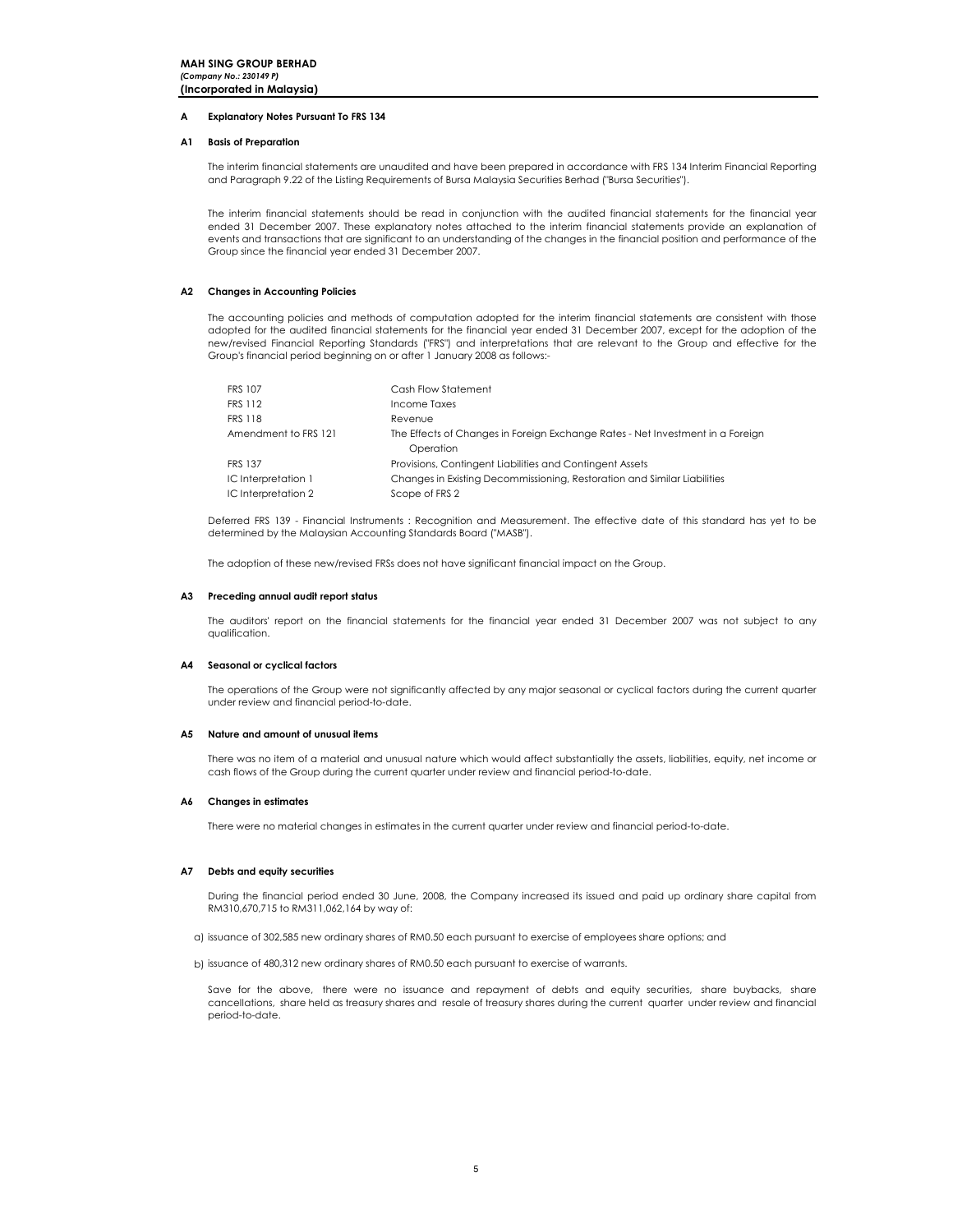### A8 Dividends paid

There were no dividend paid during the current quarter under review and financial period-to-date.

### A9 Segment reporting

### Period ended 30 June 2008

| <b>REVENUE</b><br><b>External Sales</b><br>Inter-segment<br><b>Total revenue</b>              | Properties<br><b>RM'000</b><br>260,393<br>260,393 | <b>Plastics</b><br><b>RM'000</b><br>73,866<br>٠<br>73,866 | Investment<br>Holding<br>& Others<br><b>RM'000</b><br>1,827<br>54<br>1,881 | <b>Elimination</b><br><b>RM'000</b><br>(54)<br>(54) | Consolidated<br><b>RM'000</b><br>336,086<br>336,086 |
|-----------------------------------------------------------------------------------------------|---------------------------------------------------|-----------------------------------------------------------|----------------------------------------------------------------------------|-----------------------------------------------------|-----------------------------------------------------|
|                                                                                               |                                                   |                                                           |                                                                            |                                                     |                                                     |
| <b>RESULTS</b><br>Operating profit<br><b>Finance expense</b><br>Interest income<br>Income tax | 84,759                                            | 4,822                                                     | (3,614)                                                                    | 50                                                  | 86,017<br>(2,329)<br>88<br>(24, 128)                |
| Net profit                                                                                    |                                                   |                                                           |                                                                            |                                                     | 59,648                                              |
| <b>OTHER INFORMATION</b>                                                                      |                                                   |                                                           |                                                                            |                                                     |                                                     |
| Capital expenditure                                                                           | 685                                               | 7,771                                                     | 12                                                                         |                                                     | 8,468                                               |
| Depreciation and amortisation                                                                 | 843                                               | 3,389                                                     | 15                                                                         |                                                     | 4,247                                               |
| <b>Reversal of impairment loss</b>                                                            |                                                   | (33)                                                      | ٠                                                                          |                                                     | (33)                                                |

### Period ended 30 June 2007

|                               | ᆢᇅᇅ           |               |          |               |               |  |
|-------------------------------|---------------|---------------|----------|---------------|---------------|--|
|                               |               |               | Holding  |               |               |  |
|                               | Properties    | Plastics      | & Others | Elimination   | Consolidated  |  |
| <b>REVENUE</b>                | <b>RM'000</b> | <b>RM'000</b> | RM'000   | <b>RM'000</b> | <b>RM'000</b> |  |
| <b>External Sales</b>         | 222,754       | 62,865        | 479      |               | 286,098       |  |
| Inter-segment                 |               |               | 102      | (102)         |               |  |
| Total revenue                 | 222,754       | 62,865        | 581      | (102)         | 286,098       |  |
| <b>RESULTS</b>                |               |               |          |               |               |  |
| Operating profit              | 53,664        | 5,256         | (1,709)  | (1, 173)      | 56,038        |  |
| Finance expense               |               |               |          |               | (3, 329)      |  |
| Interest income               |               |               |          |               | 1,352         |  |
| Income tax                    |               |               |          |               | (15,017)      |  |
| Net profit                    |               |               |          |               | 39,044        |  |
| OTHER INFORMATION             |               |               |          |               |               |  |
| Capital expenditure           | 2,657         | 2,438         | 7        |               | 5,102         |  |
| Depreciation and amortisation | 778           | 3,480         | 12       |               | 4,270         |  |
| Reversal of impairment loss   |               | (76)          |          |               | (76)          |  |

Investment

### A10 Valuation of Property, Plant and Equipment

Buildings are stated at cost or valuation less accumulated amortisation, depreciation and impairment losses. Other property, plant and equipment are stated at cost less accumulated depreciation and impairment losses.

The valuation of Property, Plant and Equipment have been brought forward without amendment from annual financial statements for the year ended 31 December 2007.

### A11 Material events subsequent to the end of the interim period

There were no material events and transactions subsequent to the end of the current quarter till 23 July 2008 (being the latest practicable date which is not earlier than 7 days from the date of issue of this interim financial statements).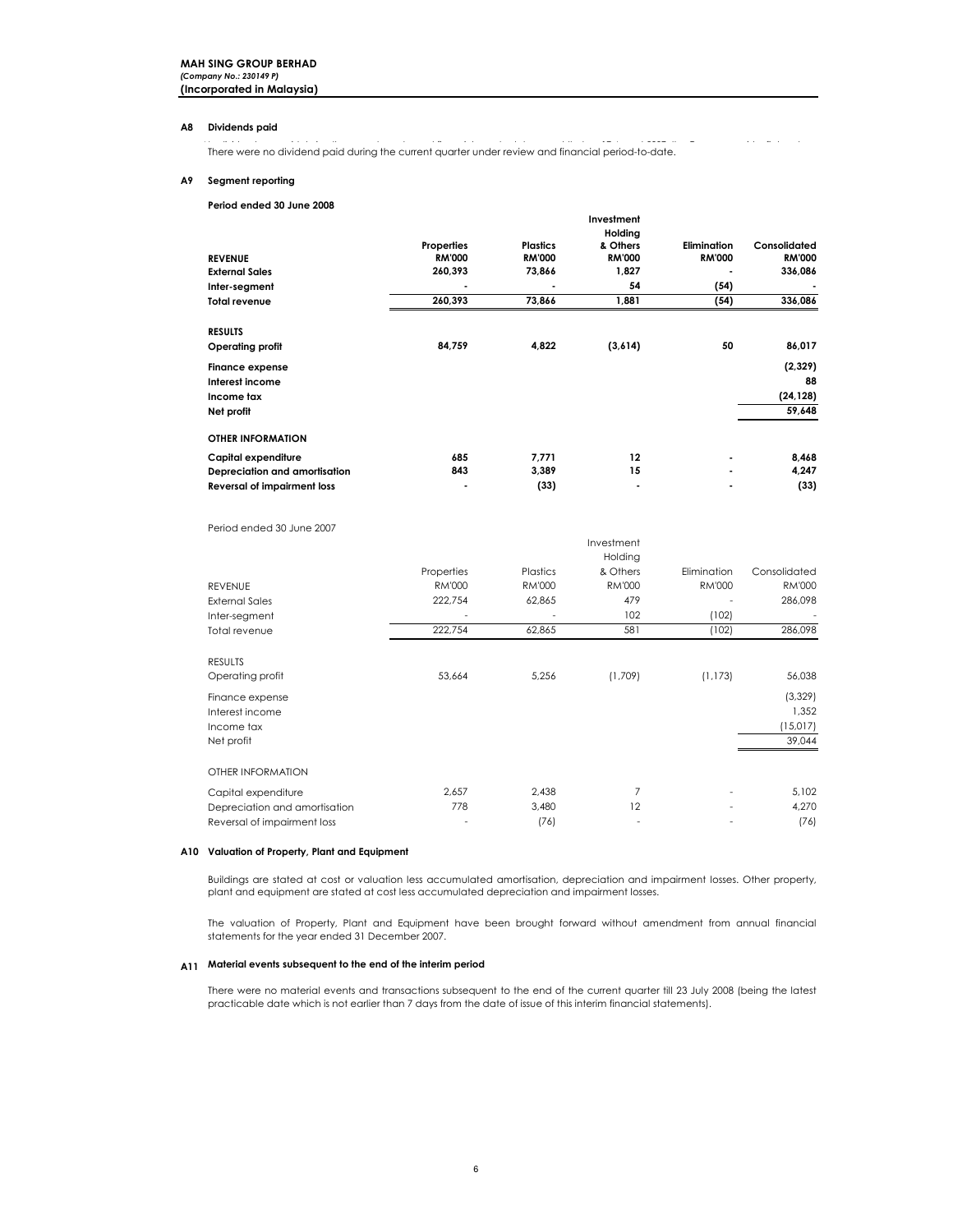### A12 Changes in the composition of the Group

There were no changes in the composition of the Group for the current quarter under review and financial period-to-date.

### A13 Changes in contingent liabilities or contingent assets

| Company                                                                                                                                                                                                       | <b>Contingent Liabilities</b> |                      |
|---------------------------------------------------------------------------------------------------------------------------------------------------------------------------------------------------------------|-------------------------------|----------------------|
| Corporate guarantees                                                                                                                                                                                          | 30/06/2008<br><b>RM'000</b>   | 31/12/2007<br>RM'000 |
| Corporate guarantees issued to a land vendor in respect of purchase<br>consideration owing by certain subsidiaries on land acquisition<br>Corporate guarantees issued to financial institutions in respect of | 19,460                        |                      |
| credit facilities granted to certain subsidiaries                                                                                                                                                             | 193.739                       | 113.677              |
|                                                                                                                                                                                                               | 213.199                       | 113.677              |

Save for the above, there were no changes in the contingent liabilities or the contingent assets of the Group since the last annual financial statements as at 31 December 2007.

#### B Explanatory Notes Pursuant to Appendix 9B of the Listing Requirements of Bursa Malaysia Securities Berhad

### B1 Review of performance

The Group recorded a profit after tax after minority interest ("PATMI") of RM59.6 million for the 6 months ended 30 June 2008, an improvement of 55.4% as compared to RM38.3 million for the previous corresponding financial period. The Group has also recorded a much higher PATMI for the current quarter ended 30 June 2008 of RM37.2 million as compared to RM20.4 million for the previous corresponding quarter ended 30 June 2007, an improvement of 82.4%. The contributors to the PATMI during the current financial periods are the Group's commercial project, The Icon@Tun Razak and residential projects, namely Hijauan Residence, Aman Perdana, Kemuning Residence and Perdana Residence in the Klang Valley as well as Sierra Perdana and Austin Perdana in Johor Bahru.

As at today, the Group has 14 projects, all located in prime locations - 9 in the Klang Valley, 4 in Johor Bahru in Iskandar Malaysia and 1 in Penang.

### B2 Material changes in the profit before taxation for the current quarter as compared to immediate preceding quarter

The Group has achieved a high profit before tax of RM52.9 million in the current quarter representing an improvement of 71.2% compared to RM30.9 million in the immediate preceding quarter. The improvement was mainly attributable to its commercial project, The Icon@Tun Razak.

### B3 Prospect for the current financial year

The Group is selectively bullish for the property sector, and sees growth in branded developers' medium to high-end residential and commercial projects as good properties in good locations should see constant demand. Klang Valley, Johor Bahru and Penang island are favoured due to the growing population and strong economic activities. The Group has approximately RM1 billion in unbilled sales which can last for another 2 years, and approximately RM2.9 billion in remaining Gross Development Value as at 30 June 2008 which can last for 5 to 7 years.

The Group's low gearing of only 0.14 times as at 30 June 2008 and strong cash position allows them to plan ahead for consistent and sustainable growth by acquiring good landbank which can be value-added. The Group will continue to be prudent while taking calculated risks.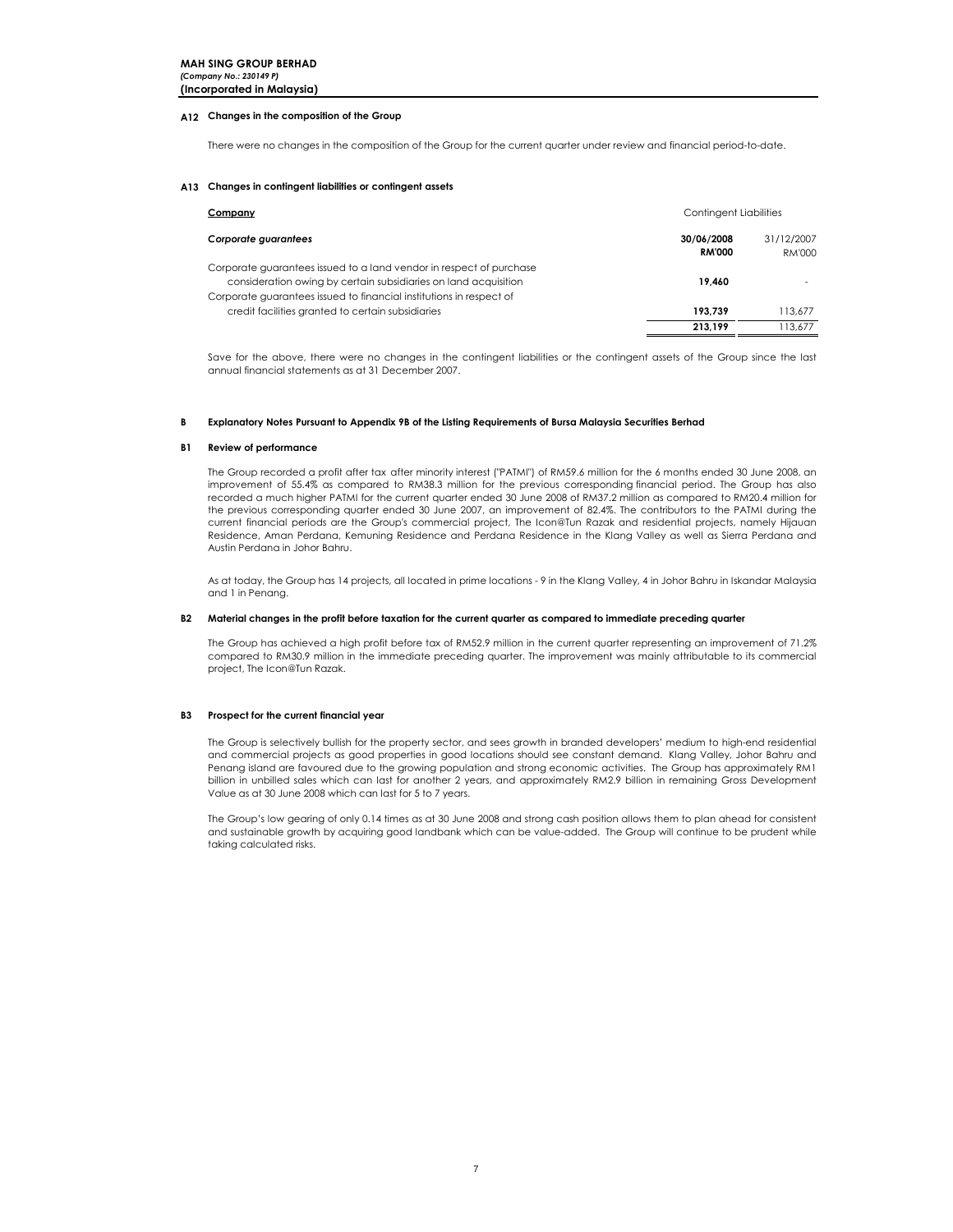### B4 Profit forecast

Not applicable as the Group has not issued profit forecast or profit guarantee in a public document.

### B5 Income tax expense

|                                        | 3 months ended | Period ended |            |            |
|----------------------------------------|----------------|--------------|------------|------------|
|                                        | 30/06/2008     | 30/06/2007   | 30/06/2008 | 30/06/2007 |
|                                        | (RM'000)       | (RM'000)     | (RM'000)   | (RM'000)   |
| Current tax:                           |                |              |            |            |
| Malaysian income tax                   | 15,191         | 7.856        | 23,608     | 14.799     |
| Foreign tax                            | 339            | 326          | 520        | 326        |
|                                        | 15,530         | 8.182        | 24.128     | 15.125     |
| Over provision of Malaysian income tax |                |              |            |            |
| in prior years                         | ٠              |              |            | (256)      |
|                                        | 15,530         | 8.182        | 24.128     | 14.869     |
| Deferred taxation                      |                |              |            |            |
| Malaysian deferred tax                 | ٠              |              |            | 148        |
|                                        | 15,530         | 8.182        | 24,128     | 15.017     |

The effective tax rate of the Group for the current financial periods were slightly higher than the applicable statutory tax rate mainly due to certain non-tax deductible expenses and expenses incurred by certain subsidiaries without any taxable profit, pending commencement of development projects.

### B6 Sale of unquoted investments & properties

There were no sales of unquoted investments and properties which are not in the ordinary course of the Group's business during the current quarter under review and financial period-to-date.

### B7 Quoted securities

- (a) There was no purchase or sale of quoted securities for the current financial period-to-date.
- (b) Total investments in quoted securities are as follows:

|                                   | 30/06/2008 | 31/12/2007     |
|-----------------------------------|------------|----------------|
|                                   | (RM'000)   | (RM'000)       |
| (i) At cost                       | 4          | $\overline{4}$ |
| (ii) At carrying value/book value |            |                |
| (iii) At market value             | ,          |                |

### B8 Status of corporate proposals

The following corporate proposals announced by the Company have not been completed as at 23 July 2008 (being the latest practicable date which is not earlier than 7 days from the date of issuance of this Interim Financial Statements):-

- a) On 27 November 2007, the Company's wholly owned subsidiary company, Maxim Heights Sdn Bhd has entered into the following tripartite agreements with Majlis Agama Islam Wilayah Persekutuan and Prompt Symphony Sdn Bhd:
	- i) Sale and Purchase Agreement for the proposed en bloc sale of net lettable area of 380,510 square feet in The Icon @ Mont Kiara, for a total cash consideration of RM285,382,500 ("Proposed MTK En Bloc Sale"), and;
	- ii) A Put and Call Option Agreement, at option consideration of RM1, for the sale of not less than 637 car park bays in The Icon @ Mont Kiara for a total cash consideration of RM19,900,000.

The proposed MTK En Bloc Sale has yet to become unconditional pending fulfillment of certain conditions precedent.

- b) On 13 June 2008, the Company's wholly-owned subsidiary, Mah Sing Properties Sdn Bhd ("MSP") entered into a sale and purchase agreement with Ng Kim Kiat for the proposed acquisition by MSP of a piece of freehold land in Kangkar Pulai, Johor measuring approximately 6.10 acres ("Proposed Acquisition") for a total cash consideration of RM2,125,728 ("Purchase Consideration"). The Proposed Acquisition is not subject to any condition precedent. The completion of the Proposed Acquisition is pending full payment of the Purchase Consideration.
- c) The total gross proceeds raised by the Company from Private Placement and Rights Issue ("Corporate Exercise") amounted to RM52,624,000 and RM169,181,750 respectively have been fully utilised as of 23 July 2008.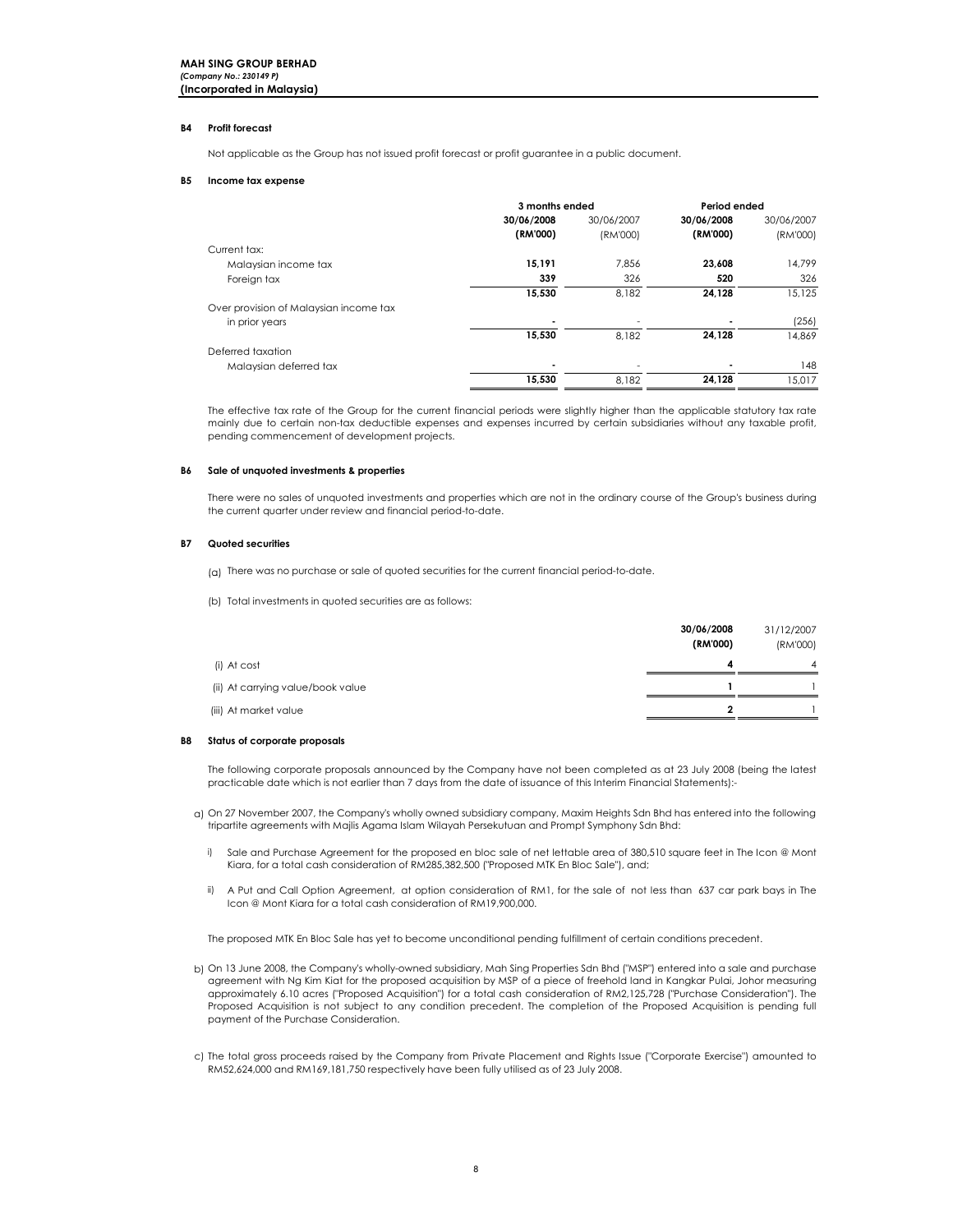### B9 Group borrowings and debt securities

Total group borrowings as at 30 June 2008 are as follows:

|                                 | Secured<br>(RM'000) | Secured<br>(RM'000)           | Secured<br>(RM'000) | Unsecured<br>(RM'000) | Total<br>(RM'000) |
|---------------------------------|---------------------|-------------------------------|---------------------|-----------------------|-------------------|
| (Denominated in)                | (RM)                | <i>(Indonesian</i><br>Rupiah) | (USD)               | (RM)                  |                   |
| Term loans payable              |                     |                               |                     |                       |                   |
| - within 12 months              | 6,105               | 2,652                         | 102                 |                       | 8,859             |
| - after 12 months               | 216,912             | 6,565                         | 545                 |                       | 224,022           |
|                                 | 223,017             | 9,217                         | 647                 |                       | 232,881           |
| Short term borrowings           |                     |                               |                     | 3,550                 | 3,550             |
| <b>Bank overdrafts</b>          |                     | 15                            |                     |                       | 15                |
|                                 |                     | 15                            |                     | 3,550                 | 3,565             |
| Finance lease and hire purchase |                     |                               |                     |                       |                   |
| - within 12 months              | 2,221               |                               | 42                  |                       | 2,263             |
| - after 12 months               | 1,925               |                               | 188                 |                       | 2,113             |
|                                 | 4,146               |                               | 230                 |                       | 4,376             |
| Total                           | 227,163             | 9,232                         | 877                 | 3,550                 | 240,822           |

### B10 Off balance sheet financial instruments

A foreign subsidiary has entered into cross currency swap transaction contracts with a foreign bank with termination date in November 2008, October 2009 and June 2010 respectively.

As at 30 June 2008, the loan balance in foreign currency, the contractual foreign exchange rates and the contractual interest rates were as follows:

|                            | Currency   | RM         | Contractual rate  |                |
|----------------------------|------------|------------|-------------------|----------------|
| Hedged item                | to be paid | eauivalent | Forex rates       | Interest rates |
| Borrowing: Rp1,125,000,000 | US Dollar  | 399.864    | $1$ USD = Rp9.200 | 13.25%         |
| Borrowing: Rp3,000,000,000 | US Dollar  | 1.081.588  | $1$ USD = Rp9.070 | 10.85%         |
| Borrowing: Rp8,100,000,000 | US Dollar  | 2.849.597  | $1$ USD = Rp9.295 | 13.35%         |

The cross currency swap contracts of the foreign subsidiary entitle it to pay interest at fixed rates on notional principal amounts.

### **B11** Material litigation

The Group is not engaged in any material litigation since 31 December 2007, being the latest annual balance sheet date until 23 July 2008, being the latest practicable date which is not earlier than 7 days from the date of issuance of this Interim Financial Statements.

## B12 Dividend proposed

No dividend has been proposed in respect of the financial period ended 30 June 2008.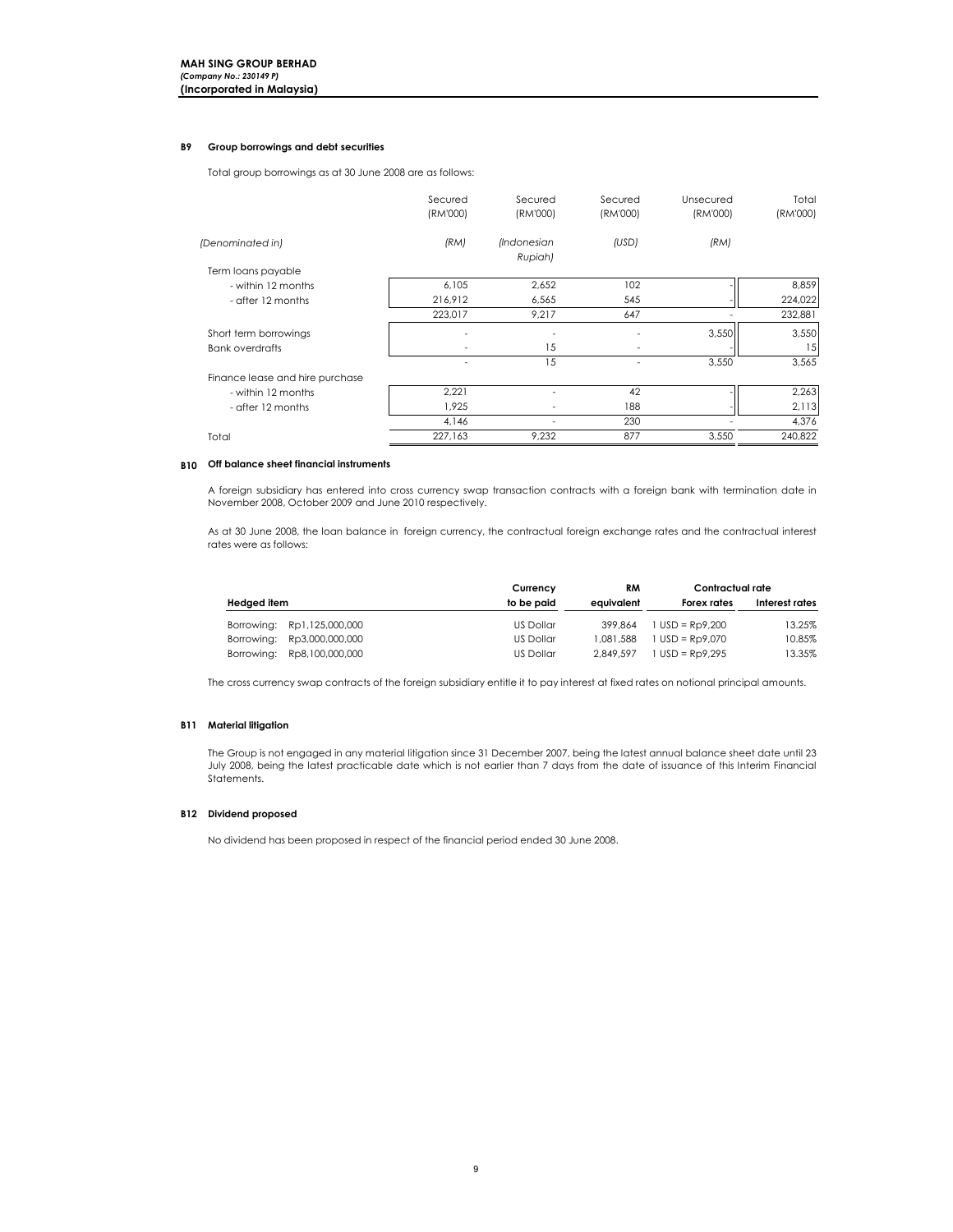### B13 Earnings per share ("EPS")

### (a) Basic EPS

The basic earnings per share has been calculated by dividing the Group's net profit attributable to ordinary equity holders for the period by the weighted average number of ordinary shares in issue.

|                                                                | 3 months ended |            | Perod ended |            |
|----------------------------------------------------------------|----------------|------------|-------------|------------|
|                                                                | 30/06/2008     | 30/06/2007 | 30/06/2008  | 30/06/2007 |
| Net Profit for the period (RM'000)                             | 37.247         | 20.421     | 59.556      | 38,335     |
| Weighted average number of ordinary shares<br>in issue $(000)$ | 621.896        | 510.962    | 621.730     | 473,081    |
| Basic EPS (sen)                                                | 5.99           | 4.00       | 9.58        | 8.10       |

### (b) Diluted EPS

The diluted earnings per share has been calculated by dividing the Group's net profit attributable to ordinary equity holders for the period by the weighted average number of ordinary shares that would have been issued upon full exercise of the remaining options under the ESOS and the Warrants, adjusted for the number of such ordinary shares that would have been issued at fair value.

|                                                                                         | 3 months ended |            | Period ended |            |
|-----------------------------------------------------------------------------------------|----------------|------------|--------------|------------|
|                                                                                         | 30/06/2008     | 30/06/2007 | 30/06/2008   | 30/06/2007 |
| Net Profit for the period (RM'000)                                                      | 37,247         | 20,421     | 59,556       | 38,335     |
| Weighted average number of ordinary shares<br>in issue $(000)$                          | 621,896        | 510,962    | 621,730      | 473,081    |
| Weighted average number of ordinary shares<br>deemed issued at no consideration ('000): |                |            |              |            |
| <b>ESOS</b>                                                                             | 525            | 3.745      | 606          | 3,592      |
| Warrants                                                                                | 5.031          | 30.147     | 5.296        | 48.718     |
| Fully diluted weighted average number of                                                |                |            |              |            |
| shares ('000)                                                                           | 627,452        | 544.854    | 627.632      | 525,392    |
| Diluted EPS (sen)                                                                       | 5.94           | 3.75       | 9.49         | 7.30       |

### BY ORDER OF THE BOARD

### YANG BAO LING KUAN HUI FANG

Secretaries

Kuala Lumpur 30 July 2008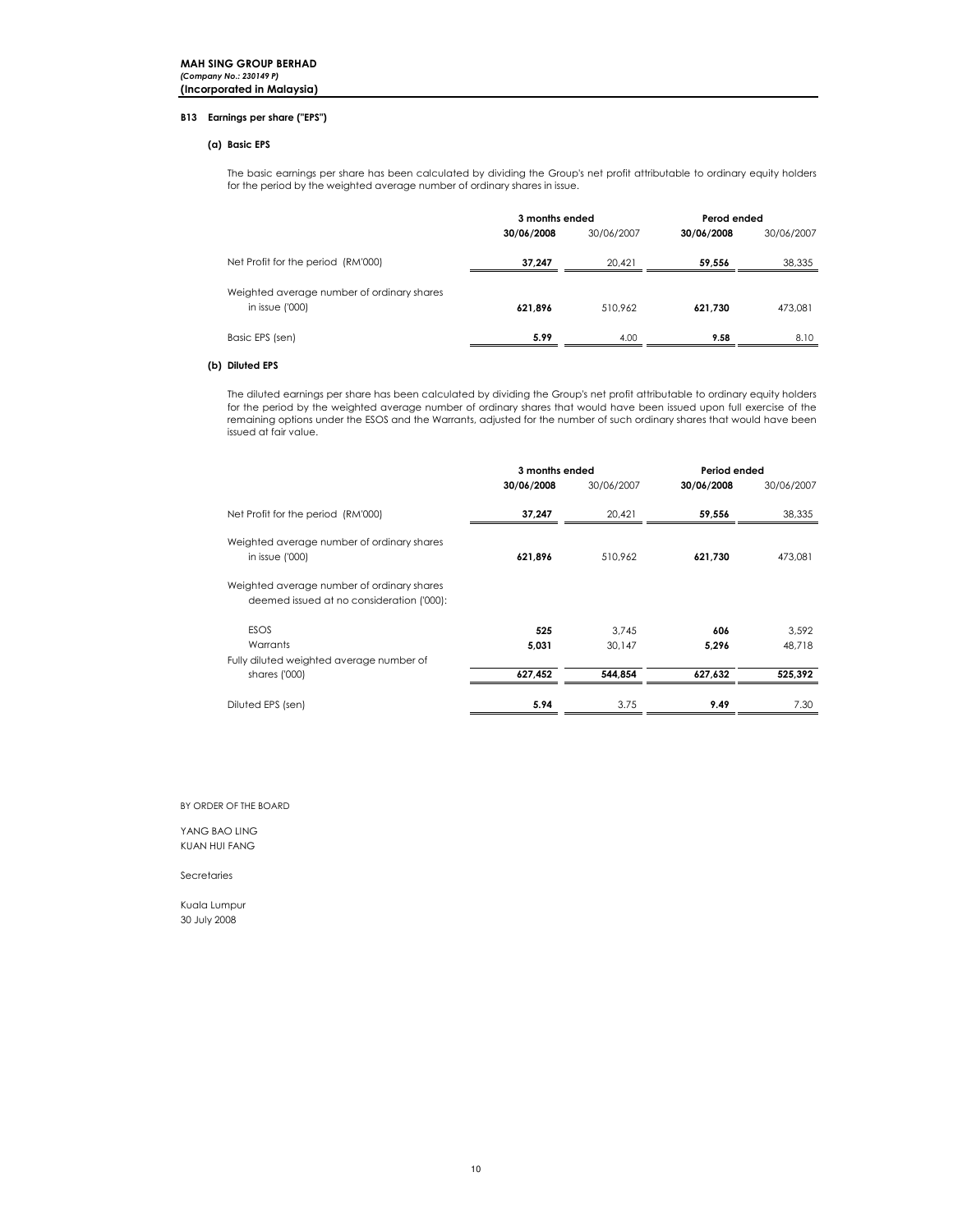